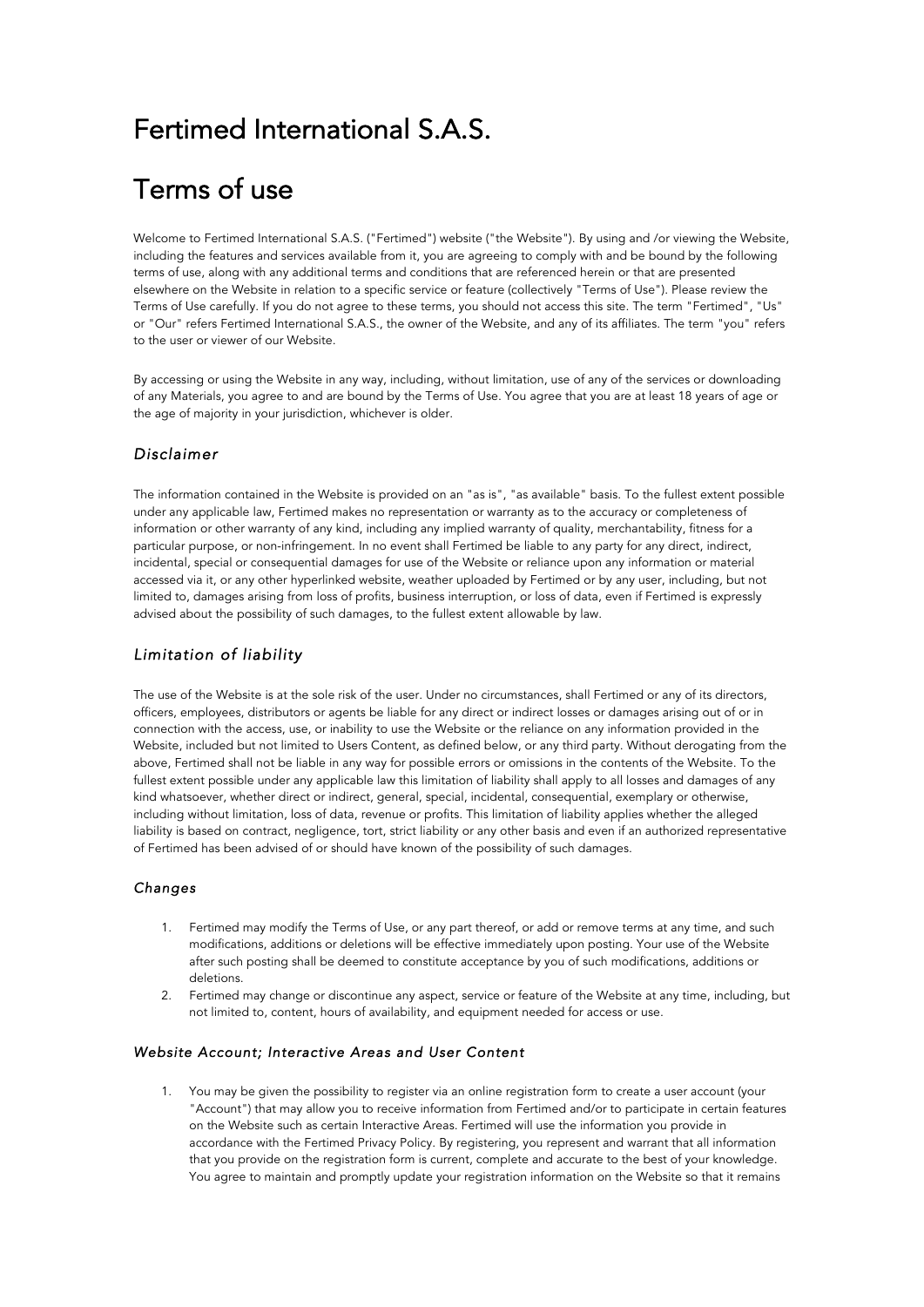current, complete and accurate. During the registration process, you may be required to choose a password. You acknowledge and agree that Fertimed may rely on this password to identify you. You are responsible for all use of your Account, regardless of whether you authorized such access or use, and for ensuring that all use of your Account complies fully with the provisions of these Terms of Use.

- 2. Your account, your password and your right to use the Website is not transferable or assignable. Any password or right given to you to obtain information or documents is not transferable or assignable.
- 3. The Website may contain comments sections, discussion forums, bulletin boards, or other interactive features ("Interactive Areas") in which you may post or upload comments or user-generated content such as video, photos, messages, other materials or items (collectively, "User Content"). You are solely responsible for your use of any Interactive Areas and you use them at your own risk. By submitting User Content to an Interactive Area, you represent that you are 18 years of age or older or the age of majority in your jurisdiction, whichever is older.
- 4. By submitting any User Content or participating in an Interactive Area within or in connection with the Website, you agree not to upload, post or otherwise transmit any User Content that: 4.1. Violates or infringes in any way upon the rights of others, including any statements which may insult, harass, stalk or threaten others;

4.2. Violates any law or engage in activity that would constitute a criminal offense or give rise to a civil liability;

4.3. Advocates or provides instruction on illegal activity or discuss illegal activities with the intent to commit them;

4.4. Contains advertising or any solicitation with respect to products or services, Unless expressly authorized by Fertimed;

4.5. Contains any User Content protected by copyright, trademark, trade secret, patent, or other proprietary right without the express permission of the owner of such proprietary right. The burden of determining that any User Content is not protected by such proprietary right rests with you. You shall be solely liable for any damage resulting from any infringement of copyrights, trademarks, trade secrets, patents or other proprietary rights or any other harm resulting from such a submission. Any person determined by Fertimed, in its sole discretion, to have violated the intellectual property or other rights of others shall be barred from submitting or posting any further material on the Website.

5. In addition to the above, by submitting any User Content or participating in an Interactive Area within or in connection with the Website, you agree to the following:

5.1. Not to interfere with any other user's right to privacy, including by harvesting or collecting personallyidentifiable information about Fertimed users or posting private information about a third party; 5.2. Not to interfere with or disrupt the Website or the servers or networks connected to it, or disobey any requirements, procedures, policies or regulations of networks connected to the Website;

5.3. Not to upload, post, e-mail or otherwise transmit any unsolicited or unauthorized advertising, promotional materials, "junk mail," "spam," "chain letters," "pyramid schemes," or any other form of solicitation;

5.4. Not to reproduce, duplicate, copy, sell, resell or exploit for any commercial purpose, any portion, use or access of the Website.

- 6. Any conduct that in Fertimed's sole discretion restricts or inhibits anyone else from using or enjoying the Website will not be permitted. Fertimed reserves the right in its sole discretion to remove or edit User Content by you and to terminate your Account for any reason. Fertimed is not responsible for User Content submitted to the Website or posted in comments sections, chat rooms, on bulletin boards or on other Interactive Areas by users of the Website.
- 7. Fertimed shall have the right, but not the obligation, to monitor User Content posted or uploaded to the Website to determine compliance with these Terms of Use and any operating rules established by Fertimed and to satisfy any law, regulation or authorized government request. Although Fertimed has no obligation to monitor, screen, edit or remove any of the User Content posted or uploaded to the Website, Fertimed reserves the right, and has absolute discretion, to screen, edit, block access to, refuse to post or remove any User Content posted or uploaded to the Website at any time and for any reason which Fertimed may consider to be justified in its sole discretion, including:

(a) Preventing misuse of any services available on the Website.

(b) When Fertimed deems the User Content to be in breach of these Terms of Use, or an infringement of any applicable law.

(c) When pursuant to these Terms of Use, the owner of the User Content that you have posted wishes it to be removed, whether as a result of a person's complaint, or of Fertimed's own initiative.

- 8. Fertimed do not warrant or guarantee that any User Content that you wish to post on the Website will be posted or that Fertimed will post it indefinitely. Fertimed may also delete User Content after a certain period of time from initial posting. Consequently, you might not find User Content that you or any other user previously posted on the Website.
- 9. The Website contains links to content on other websites. You may find the information and Content posted therein not compatible with your requirements, or you may object to their content, or find such content to be annoying, improper, unlawful or immoral. By linking to a certain website, Fertimed do not endorse, or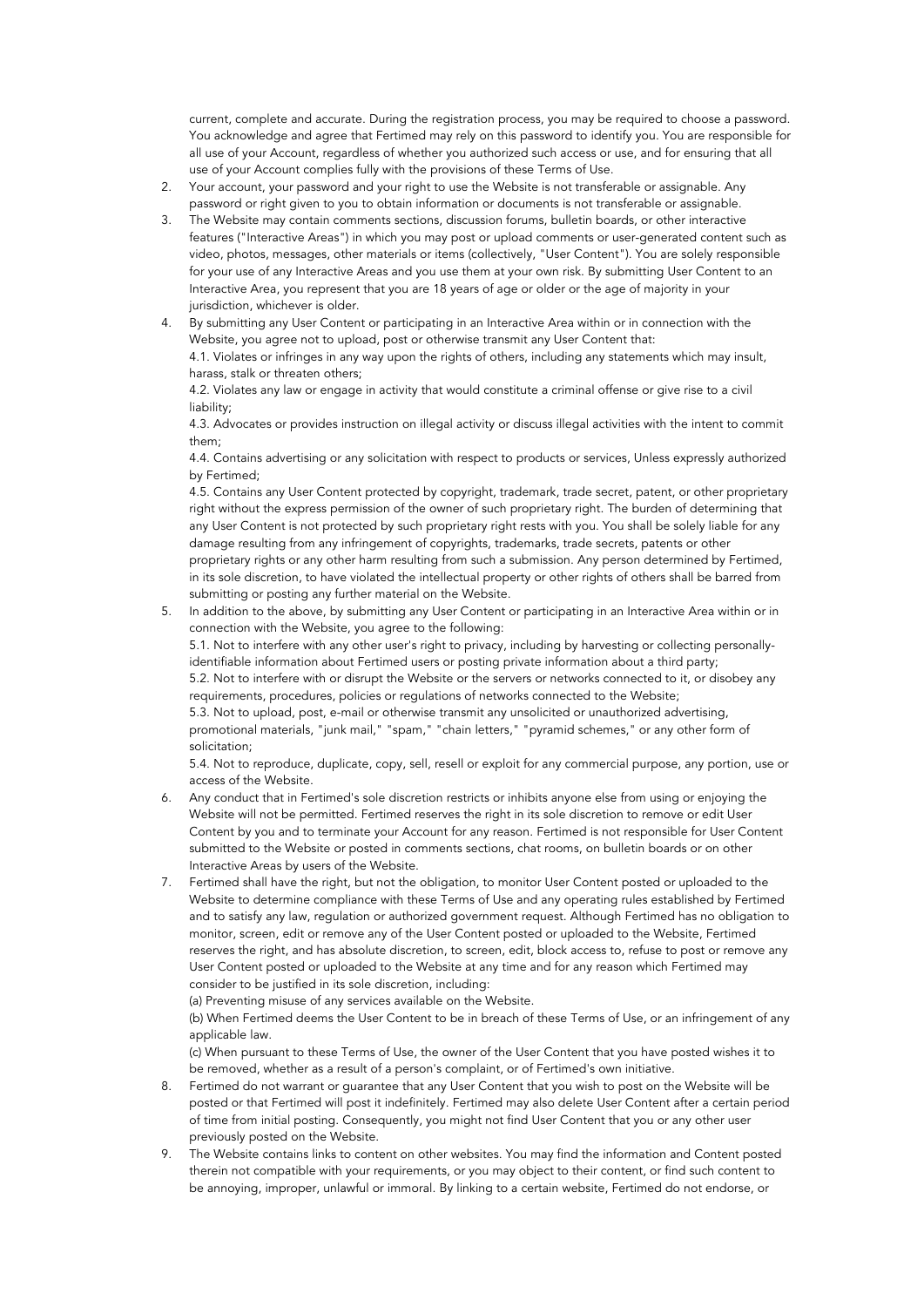sponsor their content, or confirm their accuracy, credibility, authenticity, validity, integrity or legality. Fertimed assumes no responsibility or liability for such third party websites or contents, or their availability.

- 10. Fertimed respects the intellectual property rights of others. Any requests to remove copyright infringing content from the Website, or counter requests to repost content, on grounds of mistake or misidentification of the content, shall be made in accordance with the Website's Copyright Policy. After receiving a request to remove or re-post User Content on the Website, Fertimed may act as it deems fit, in accordance with the applicable law.
- 11. Fertimed shall not be liable for any direct or indirect losses or damages arising out of or in connection with the screening, editing, refusing to post or removing any User Content, and you are solely responsible for creating backup copies of and replacing any User Content posted to the Site at your sole cost and expense.
- 12. By submitting User Content to the Website, you automatically grant Fertimed the royalty-free, perpetual, irrevocable, non-exclusive right and license to use, publish, reproduce, modify, distribute and otherwise exploit such User Content, in whole or in part, in any form, media or technology for the full term of any copyright that may exist in such User Content. You warrant that such User Content is accurate and not misleading, and that use and posting or other transmission of such User Content does not violate these Terms of Use and will not violate any rights of or cause injury to any person or entity.
- 13. User Content submitted by you will be considered non-confidential and Fertimed is under no obligation to treat such User Content as proprietary information except pursuant to the Fertimed Privacy Policy.

# *Equipment*

You are responsible for obtaining and maintaining all connectivity, computer software, hardware and other equipment needed for access to and use of the Website and all charges related to it.

# *Intellectual Property*

The content, organization, graphics, design, compilation, magnetic translation, digital conversion and other matters related to the Website are protected under applicable copyrights, trademarks, patents and other proprietary (including but not limited to intellectual property) rights. The copying, redistribution, use or publication by you of any such matters or any part of the Site, is strictly prohibited. You do not acquire ownership rights to any content, document or other materials viewed through the Website. The posting of information or materials on the Website does not constitute a waiver of any right in such information and materials. Some of the content on the Website is the copyrighted work of third parties.

# *User Conduct*

In using the Website, including all services and materials available through it, you agree: not to upload, post, or otherwise transmit through the Website any viruses or other harmful, disruptive, or destructive files; not to create a false identity; not to use or attempt to use another's account, password, service, or system without authorization from; not to disrupt or interfere with any other user's enjoyment of the Site or affiliated or linked sites; not to disrupt or interfere with the security of, or otherwise cause harm to, the Website, or any services, materials, system resources, accounts, passwords, servers, or networks connected to or accessible through the Website or any linked sites.

# *Indemnification*

You agree to defend, indemnify and hold harmless Fertimed and their respective directors, officers, employees and agents from and against all claims and expenses, including attorneys' fees, arising out of the use of the Website by you or your Account.

## *Governing Law and Jurisdiction*

By accessing the Website, you and Fertimed agree that all matters relating to your access to, or use of this Website shall be governed by and construed in accordance with the French Law. You irrevocably submit in respect of all matters and disputes arising out of your access to, or use of this Website to the exclusive jurisdiction of the French Courts.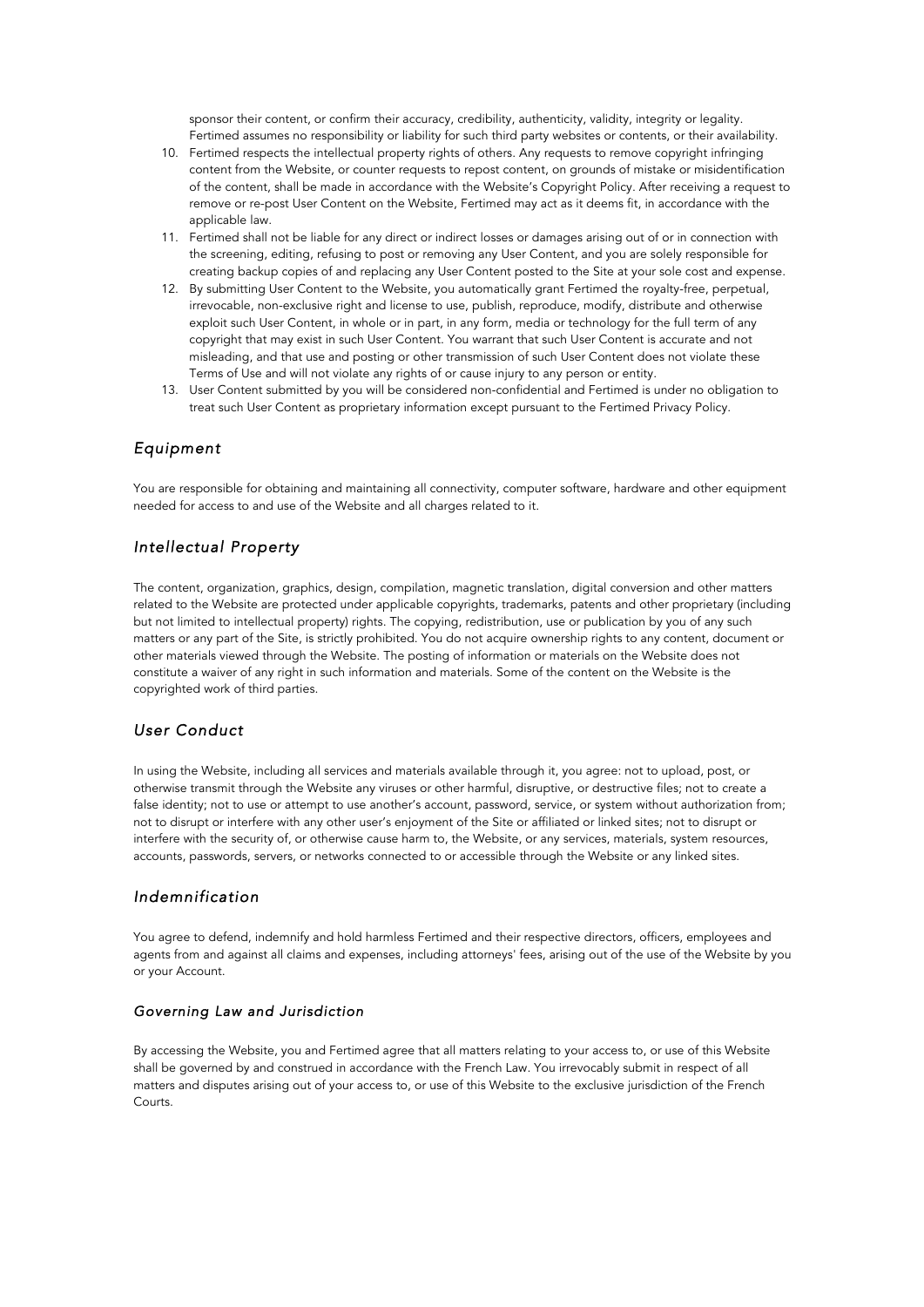# *Miscellaneous*

- 1. The Terms of Use and the other rules, guidelines, licenses and disclaimers posted on the Website constitute the entire agreement between Fertimed and you with respect to your use of the Website. If for any reason a court of competent jurisdiction finds any provision of these Terms of Use, or portion thereof, to be unenforceable, that provision shall be enforced to the maximum extent permissible so as to effect the intent of the parties as reflected by that provision, and the remainder of the Terms of Use shall continue in full force and effect. Any failure by Fertimed to enforce or exercise any provision of these Terms of Use or related right shall not constitute a waiver of that right or provision.
- 2. The section headings used herein are for convenience only and shall not be given any legal import.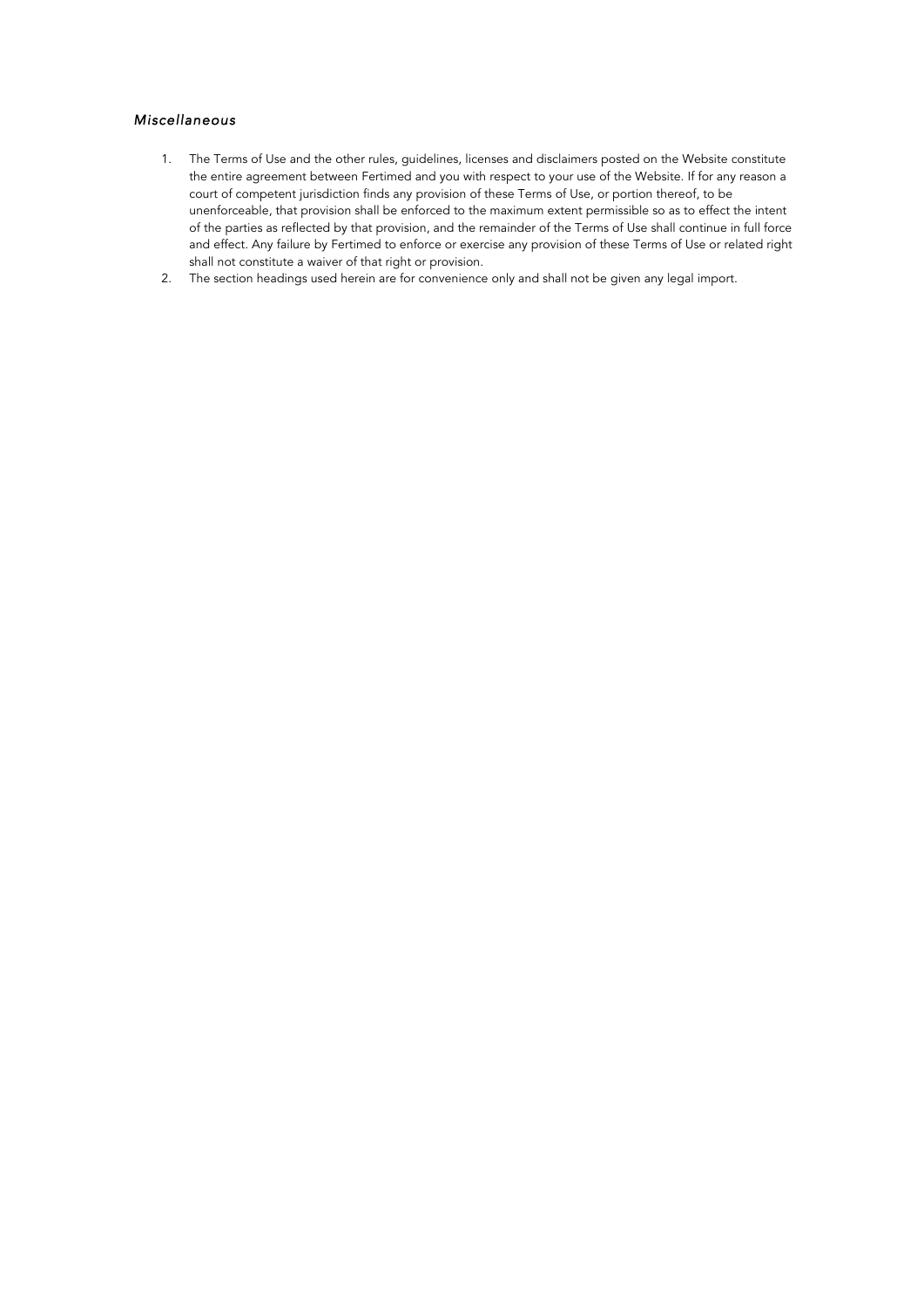# Privacy policy

#### 1. Our Commitment to Privacy

Welcome to Fertimed International S.A.S. (Fertimed International S.A.S. and its affiliates - "Fertimed") website ("the Website"). Protecting your privacy and the personal information you provide us is a top priority for us. For this reason, we do not sell, rent, transfer, assign or provide access to your personal information to third parties for their marketing purposes without your explicit consent. We want our users to fully understand what information we collect, how we use this information, and the steps we take to protect your personal information. Please read this privacy policy to learn more about the policies and procedures we have put in place to achieve this goal. This notice describes our Privacy Policy. By visiting this site, you are accepting the practices described in this Privacy Policy.

#### 2. What Information is Collected

We collect personal information and non-personal information through the Website. Personal information is information that identifies you as an individual. Non-personal information is aggregated information, IP addresses and any other information that does not reveal your specific identity.

#### 2.1. Personal Information

We may collect the following types of personal information:

a. Information provided by you when registering to the Website.

b. Information provided by you when submitting User content to the Interactive areas (both terms as defined in the Terms of Use of the Website).

c. Information you provide us through customer service correspondence and/or general feedback.

#### 2.2. Non-Personal Information

When you visit the Website, we may collect non-personal information, such as a catalog of the Website pages you visit. Non-personal information is generally collected through the Website from the following sources: website analysis software, environmental variables, and other similar technologies and information that you voluntarily provide.

#### Information That You Voluntarily Provided

We also collect non-personal information (e.g., your geographic location, etc.) when you voluntarily provide such information to us. When such information is not combined with any personal information, such information is considered to be non-personal information, as it does not personally identify you or any other user. Additionally, we may aggregate personal information in a manner such that the end-product does not personally identify you or any other user of the Website. Such aggregate information is considered non-personal information for purposes of this Policy.

#### 3. How and When the Information is Used? Personal Information

We may use personal information we collect in the following ways:

a. Fulfillment of Requests. We may use personal information collected about you to provide you with services or information that you request.

b. Administrative Communications. From time to time we may use personal information to send to you important information regarding the Website, or changes to our terms, conditions, and policies.

c. Other Communications. From time to time, we may use personal information to inform you of products, programs, services and promotions that we believe may be of interest to you and/or to deliver to you our newsletter. Such commercial information and/or newsletter shall be delivered to you only if you opt-in to receive such information. d. Internal Business Purposes. We may also use personal information for our internal business purposes, such as data analysis and audits.

#### 4. The Use of Non-Personal Information

Because non-personal information does not personally identify you, we may use such information for any purpose. In addition, we reserve the right to disclose such non personal information to other third parties, for any purpose.

#### 5. Legal Requests